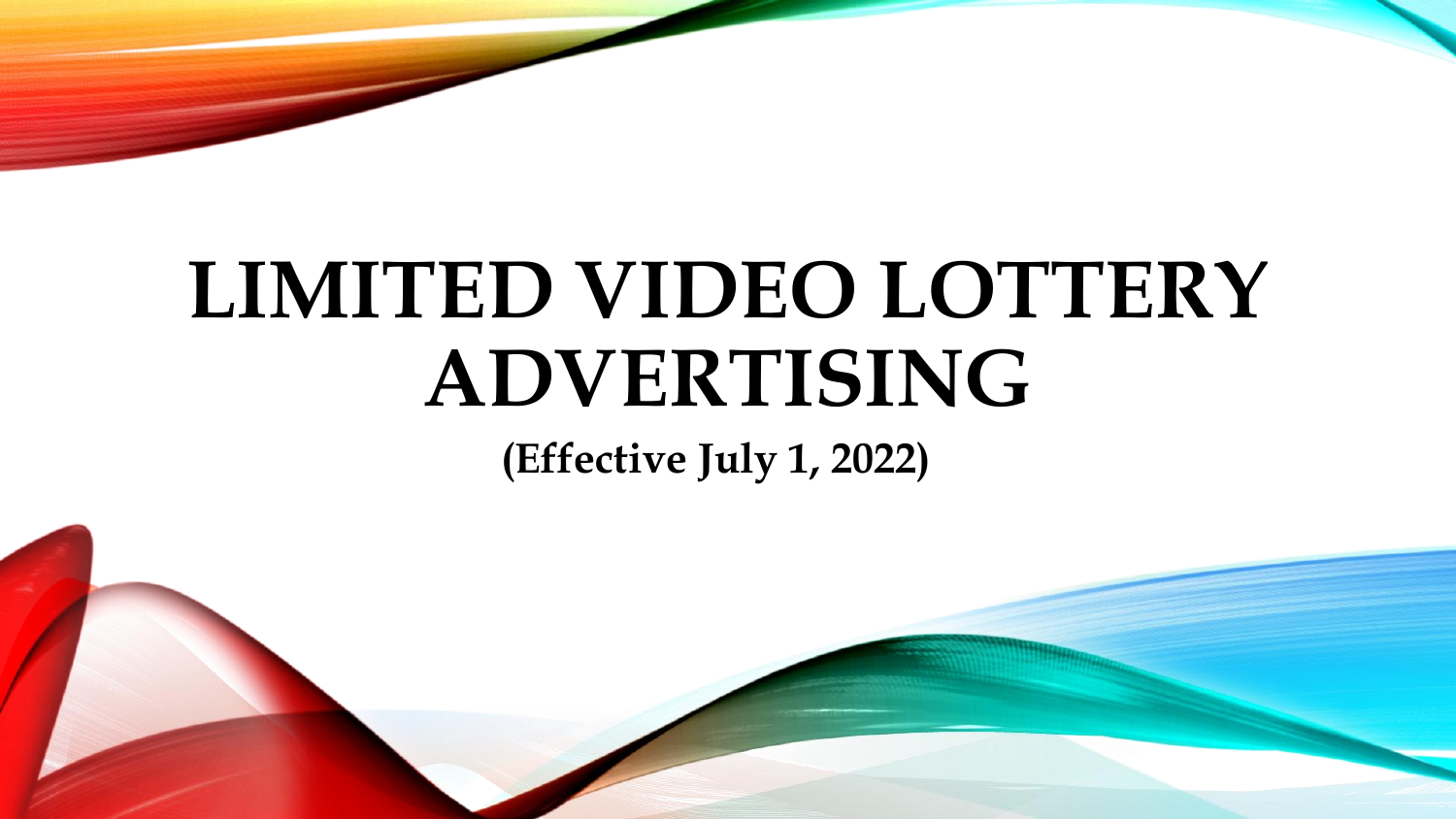### INTRODUCTION

- During the 2021 Legislative Session, the Legislature amended the Limited Video Lottery Act to allow LVL retailers and operators to advertise in accordance with the Legislative Rule §179-5-33.
- In 2022, the LVL Rule was amended to allow for limited advertising.
- The changes are effective July 1, 2022.
- The following slides will outline the guidelines LVL retailers and operators **must** follow for advertising.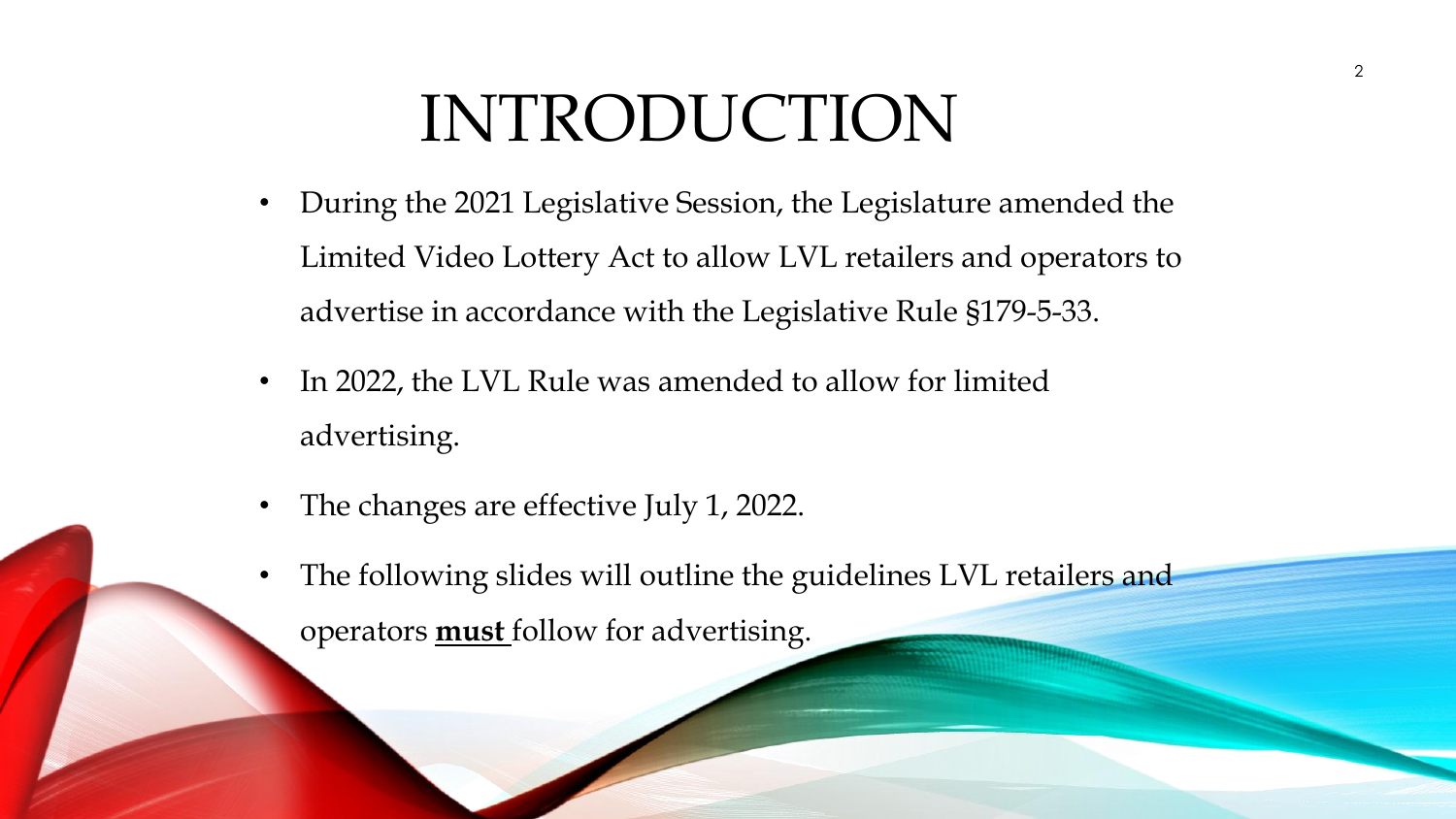### OPERATOR – NO ADVERTISING



33.1. A limited video lottery licensed operator shall not conduct video lottery advertising.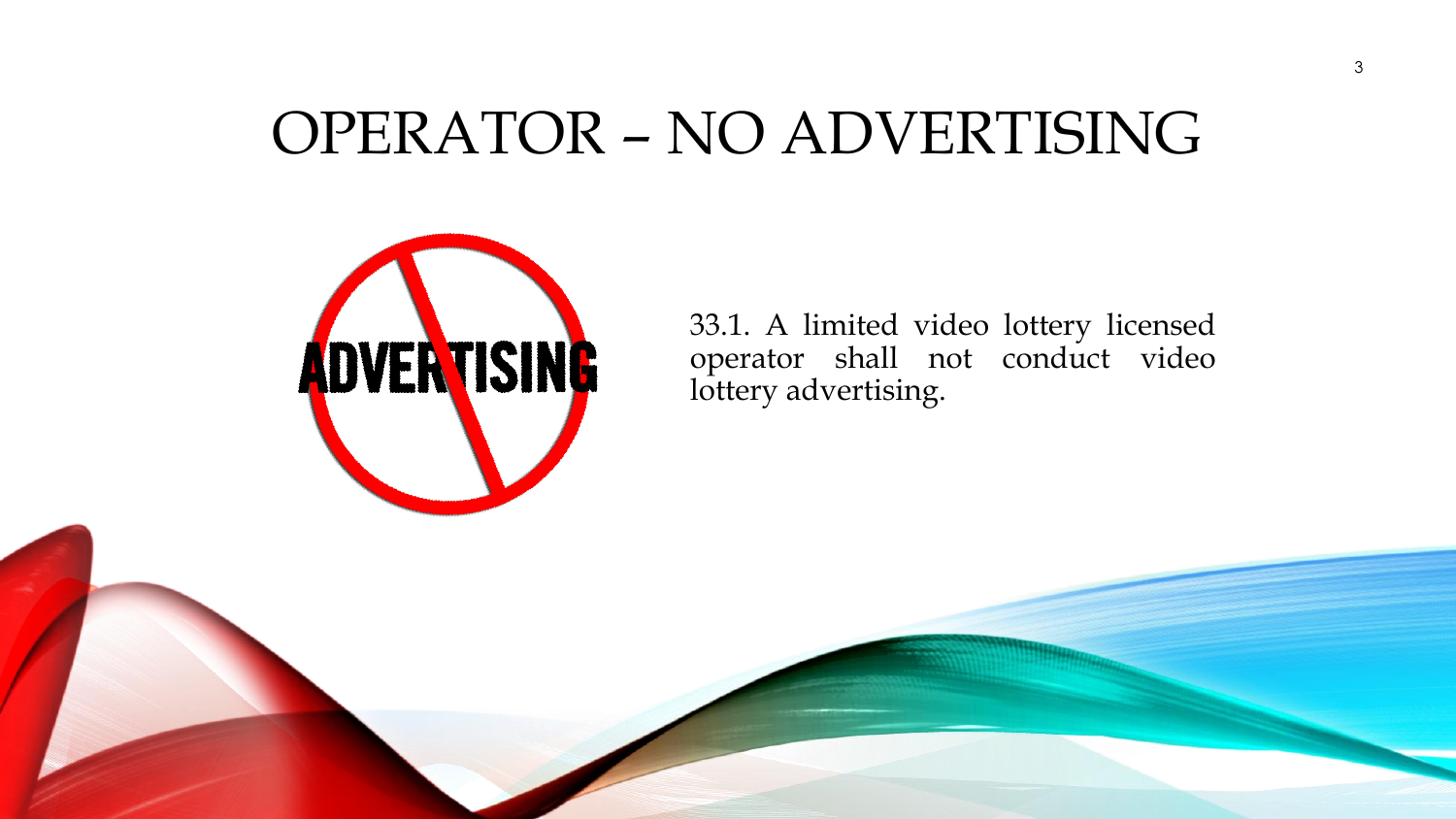### NO ADVERTISING AND PROMOTIONAL ACTIVITIES EXCEPT RED BALL

4

- 33.2 … A limited video lottery retailer may display a sign on the exterior of the establishment that states "Limited Video Lottery Location."
	- Sign is of uniform size and design.
	- No greater than eighteen (18) inches by eighteen (18) inches.
	- Produced and distributed to retailers by the Lottery Commission.
	- Current twelve (12) inches by twelve (12) inches Red Ball with "West Virginia Lottery Products available here" can continue to be used.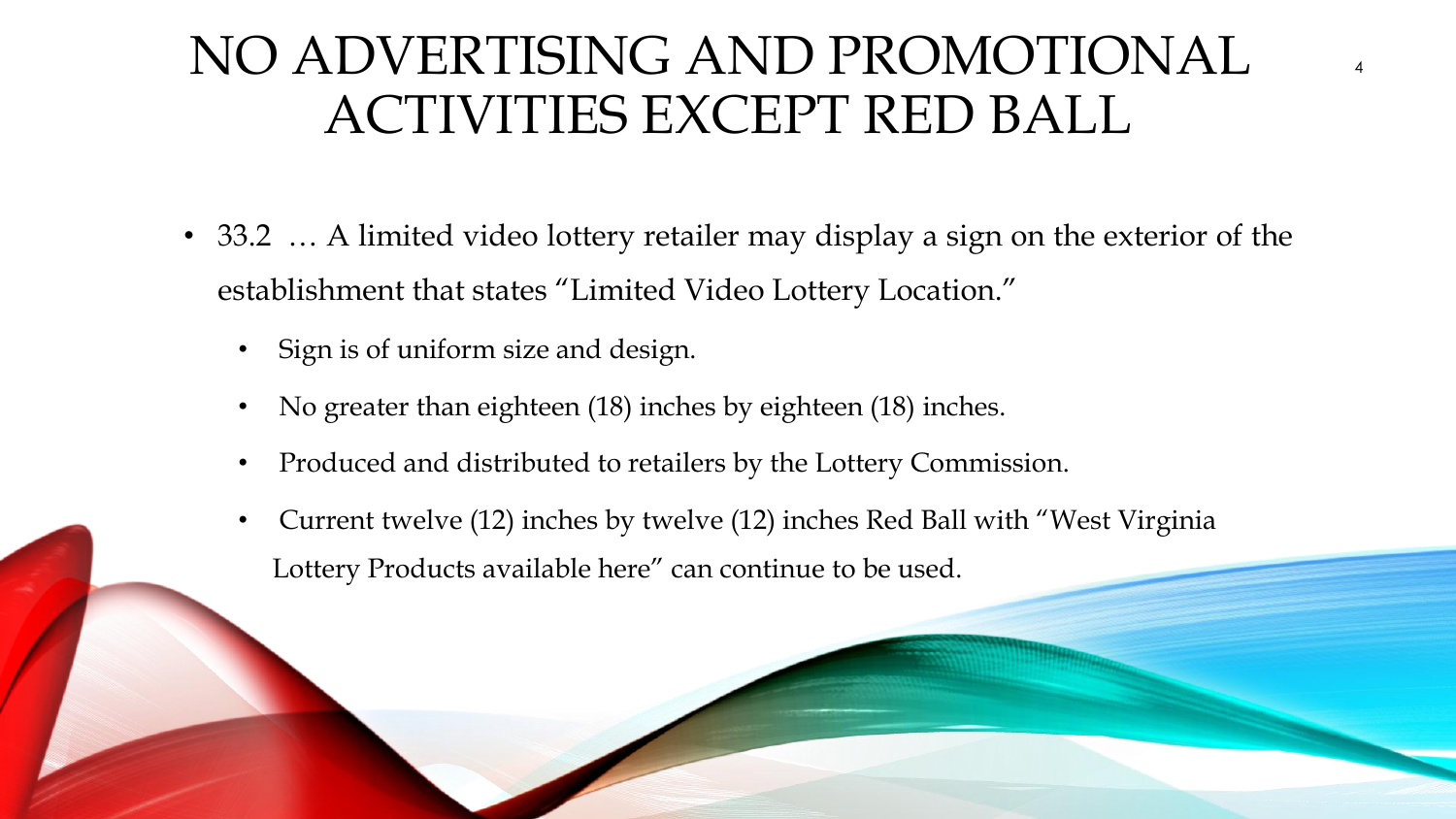#### ONE EXTERIOR SIGN WITH "LIMITED VIDEO LOTTERY LOCATION" PERMITTED

- $\geq$  33.3. A limited video lottery licensed retailer and/or operator may use the words "Limited Video Lottery Location" on one sign used to identify that the retail location has video lottery machines.
- $\triangleright$  Such sign shall conform to the following guidelines: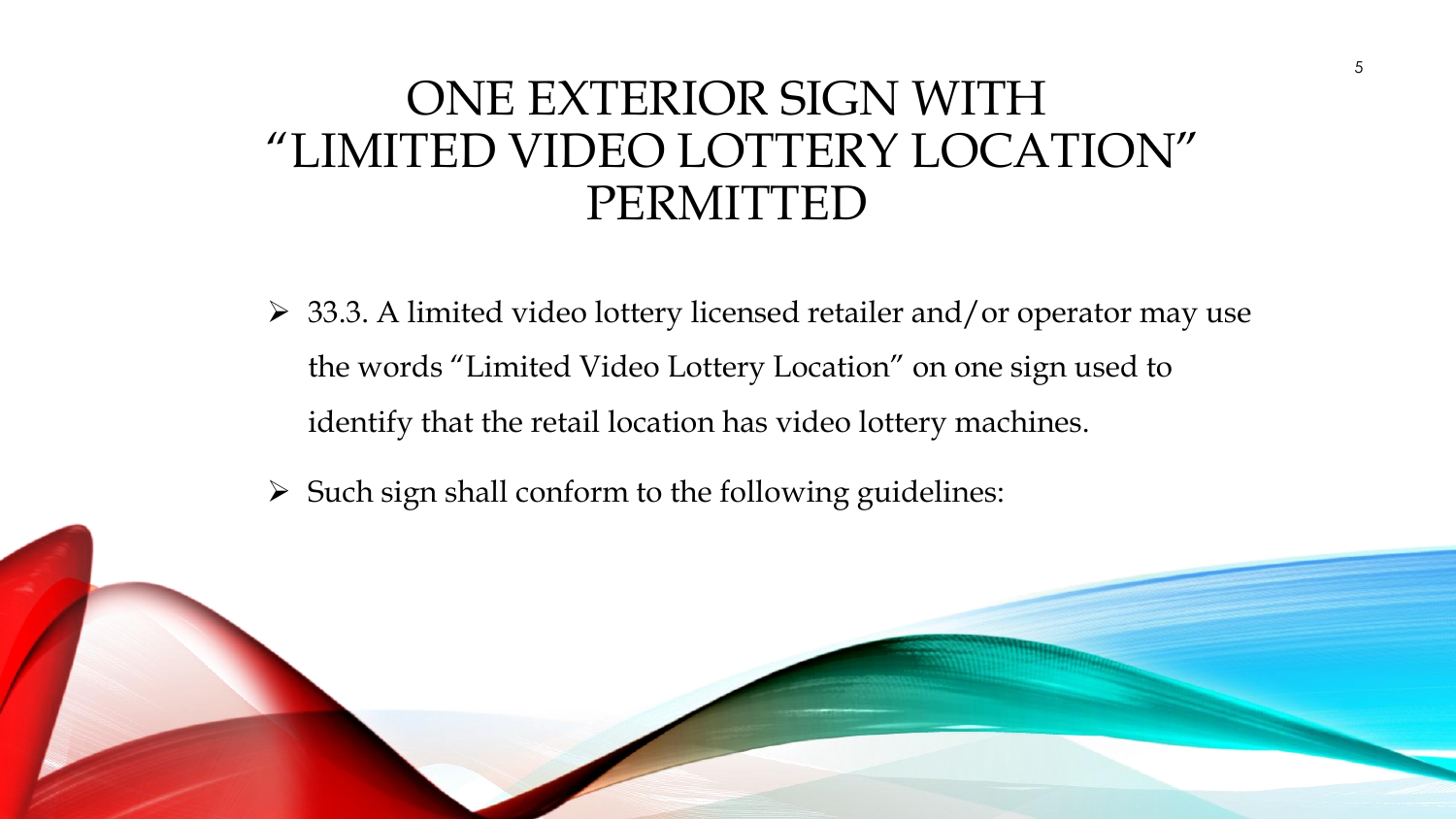### GUIDELINES: SIZE

- $\geq$  33.3.a. The sign shall not exceed 6 square feet in size as an addition to a sign currently being used by the licensed retailer and/or operator setting forth name of the approved retailer,
- $\triangleright$  or the area in which the words "Limited Video Lottery Location" appear on any new sign developed pursuant to this rule shall not exceed 6 square feet in size;

*NOTE: On a sign larger than 6 square feet in size with an all-white background, the words "Limited Video Lottery Location" should be placed within a border no greater than 6 square feet. If questions, consult Lottery Security Division.*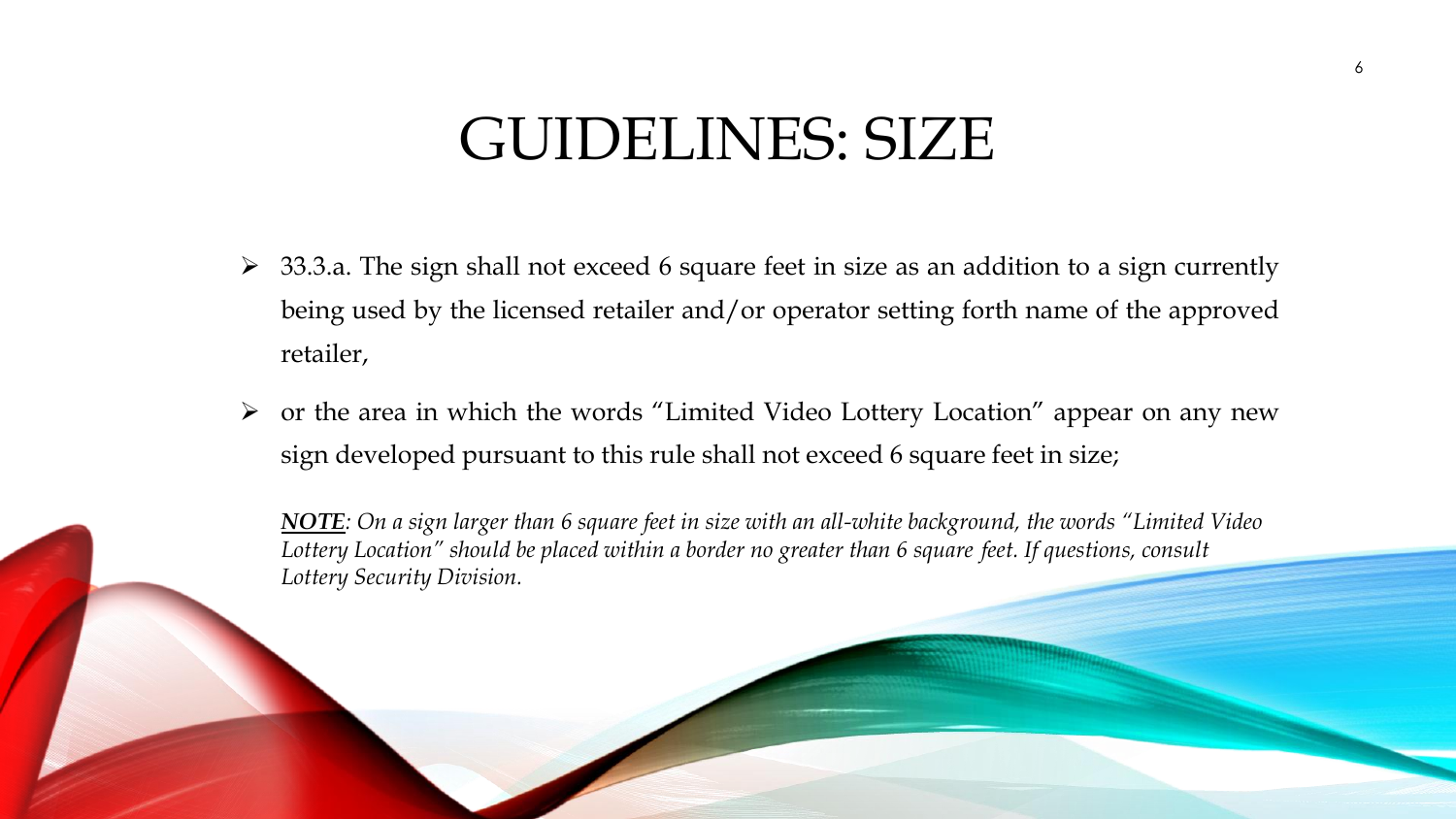### GUIDELINES: PLACEMENT

- 33.3.b. The sign shall be affixed in one location on the outside of the licensed retail location;
- The sign can be double-sided if the existing sign identifying the name of the licensed retail location is also double-sided;
- New sign can be double-sided.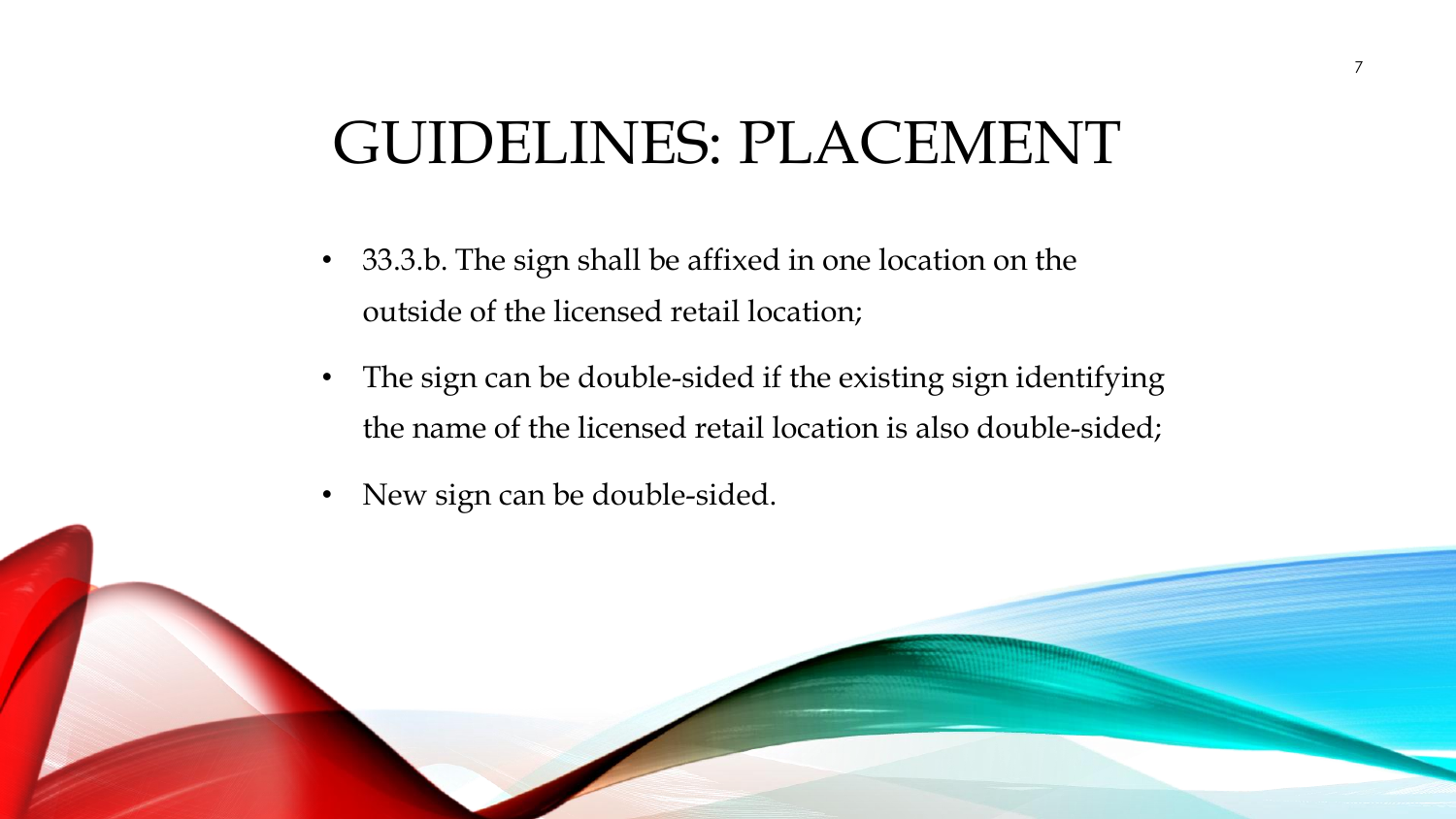### GUIDELINES: BACKGROUND AND LETTERING

33.3.c. The sign shall have a white background with a single color of black, red or dark blue lettering;

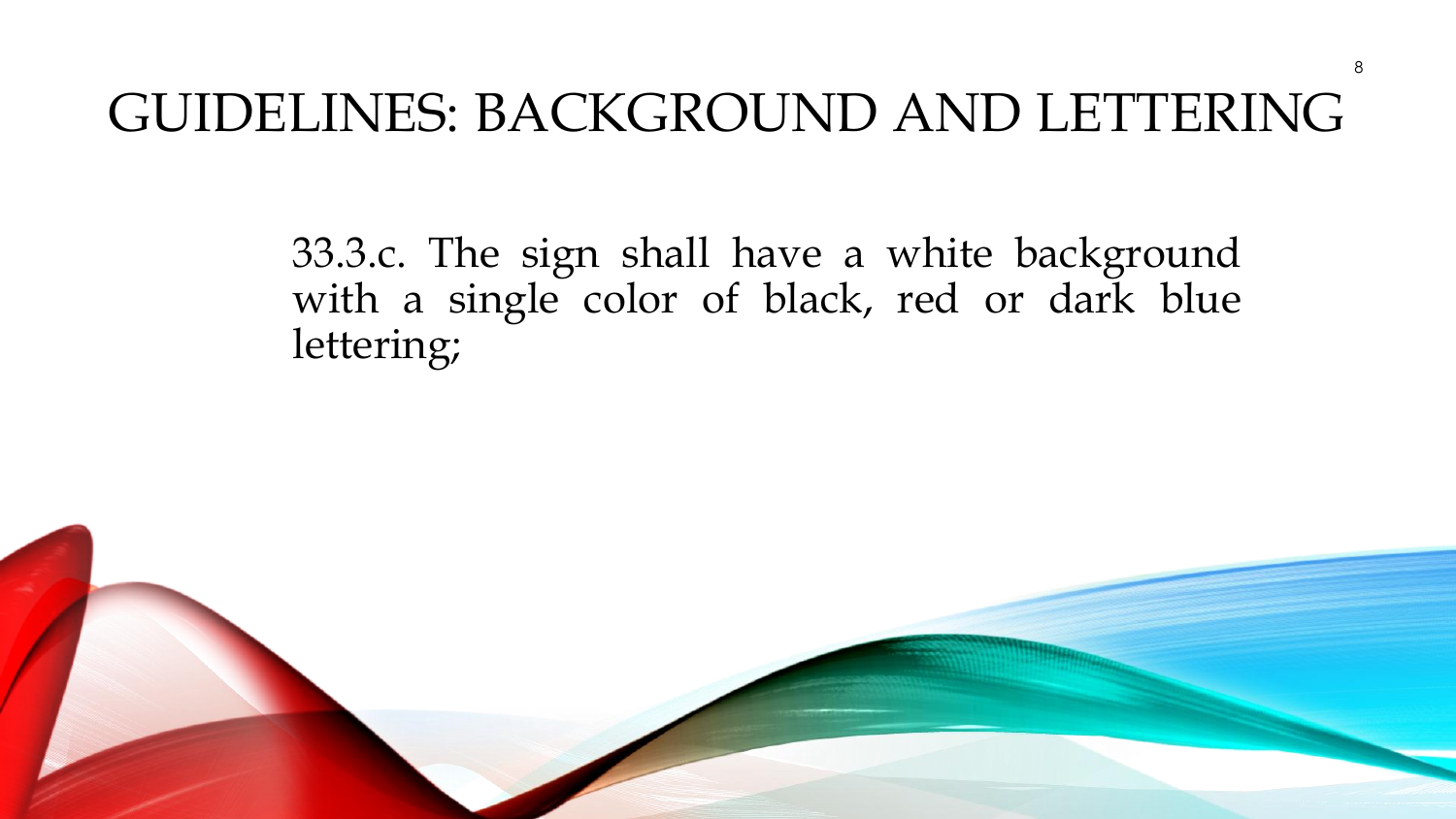### GUIDELINES: FONT

- 33.3.d. The font used in the sign shall be Helvetica or Arial (as seen below)
- Font cannot exceed three inches in height or width per character;

## **Helvetica**

## Arial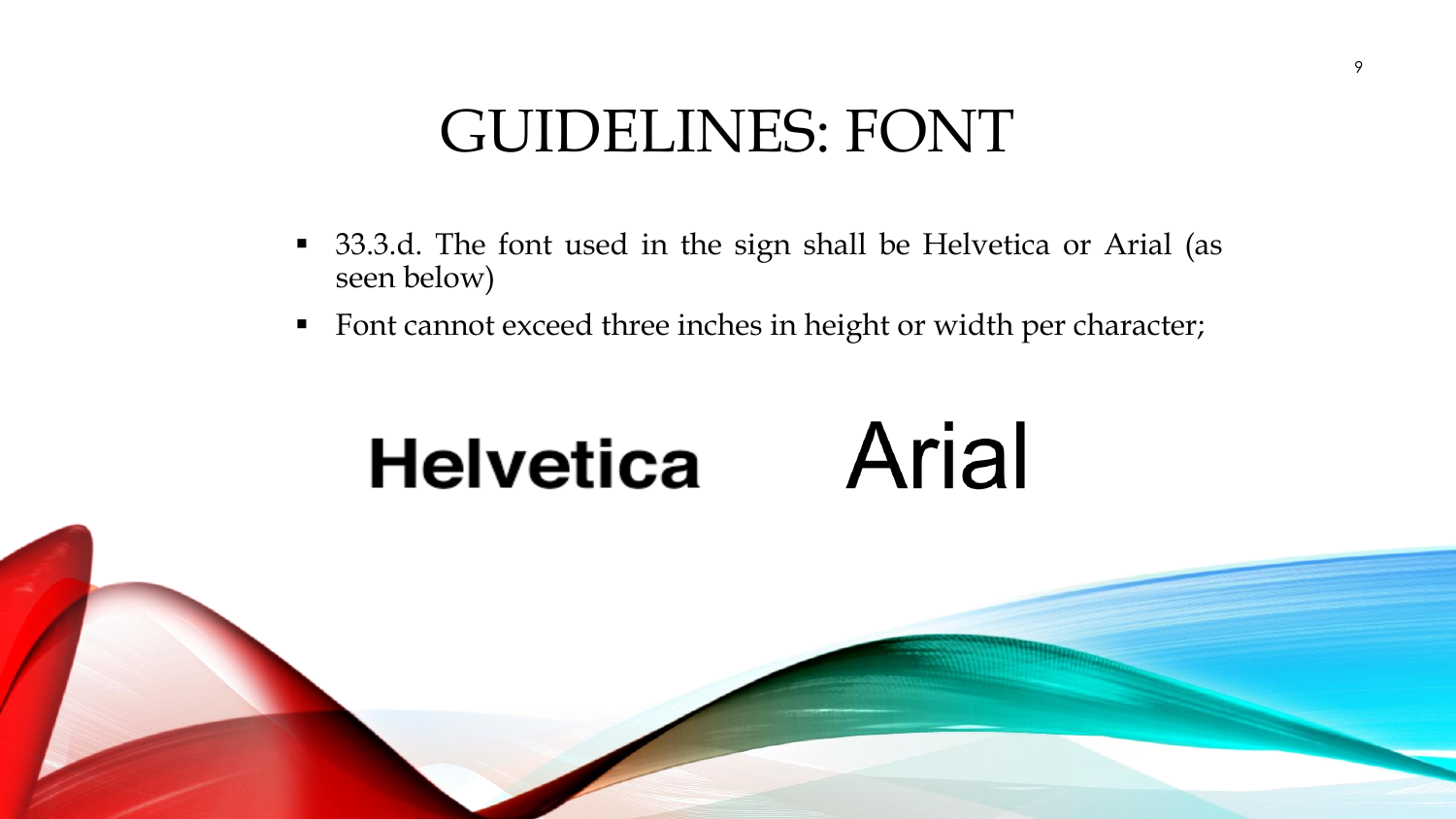### GUIDELINES: ILLUMINATION

- 33.3.e. The sign can be illuminated
- No flashing or intermittent lights.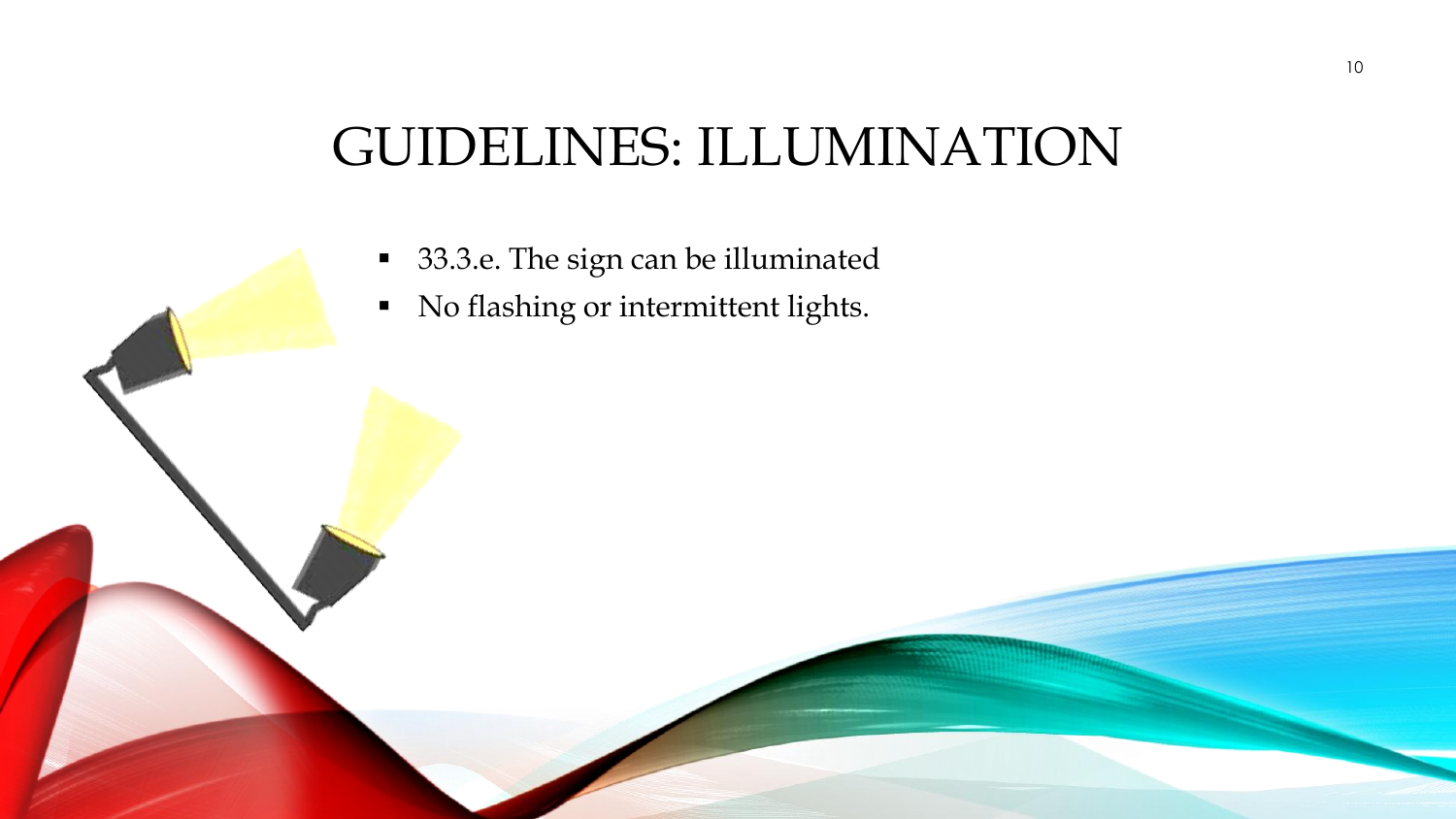### GUIDELINES: SOCIAL MEDIA

33.4. A limited video lottery licensed retailer and/or operator may use social media platforms to identify the licensed retail location.

- The use of social media to depict an image of the outdoor signage and indoor décor of the licensed retail location is permitted.
- Licensed retailers may use a written description of the licensed retail location and activities offered therein, including a description of the video lottery machines.
- Pictures of video lottery machines are strictly prohibited.
- Additionally, all social media advertising, regardless of form, shall include the statement "Gambling Problem? Call 1-800-Gambler. Must be 21 to Play."
- All social media advertising must also abide by the terms of the social media platform regarding gambling;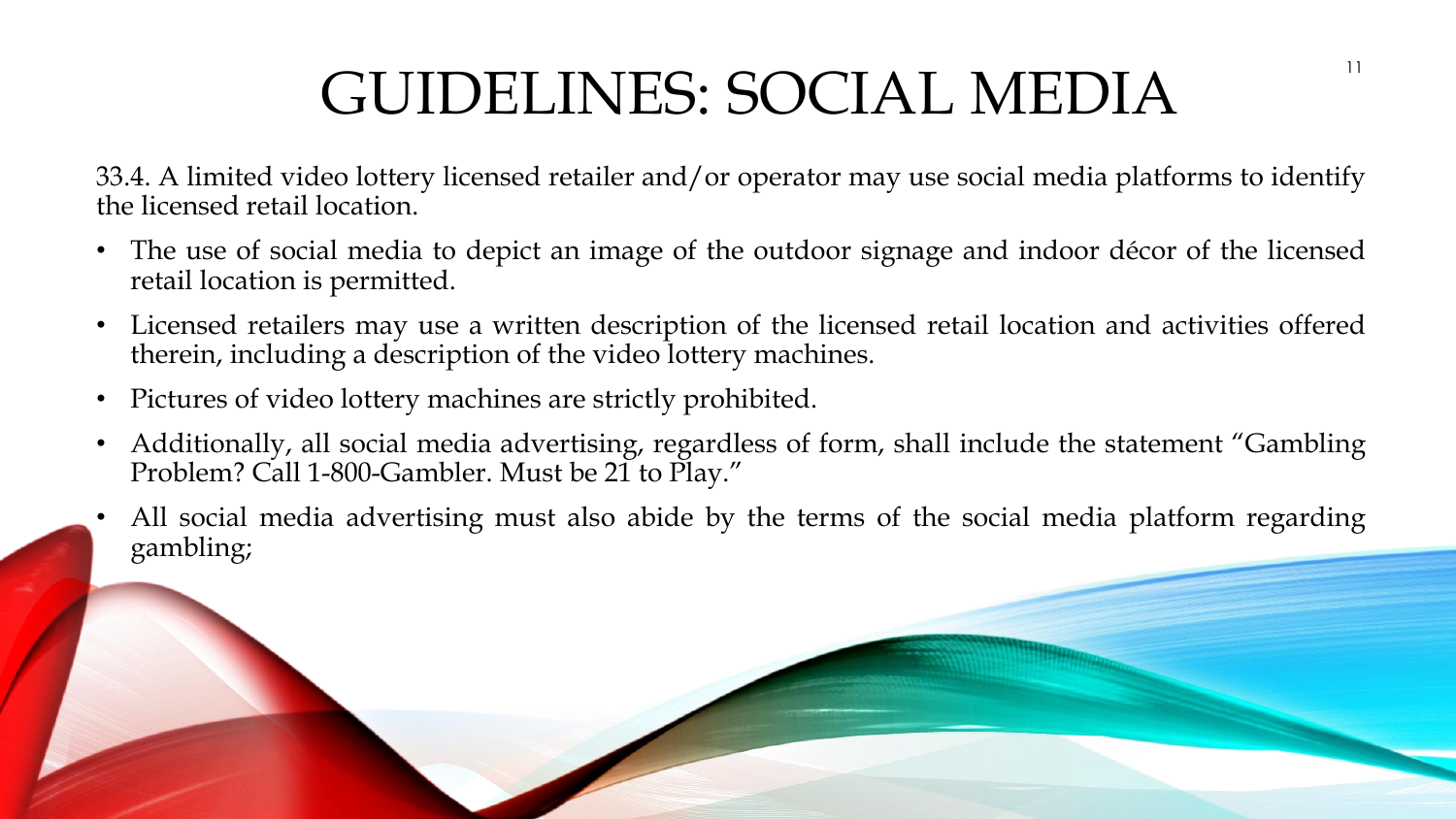### EMPLOYMENT AD

33.5. A limited video lottery licensed retailer and/or operator may use the words "Limited Video Lottery" in an advertisement to hire an employee, which can be utilized in print media or placed online using social media;

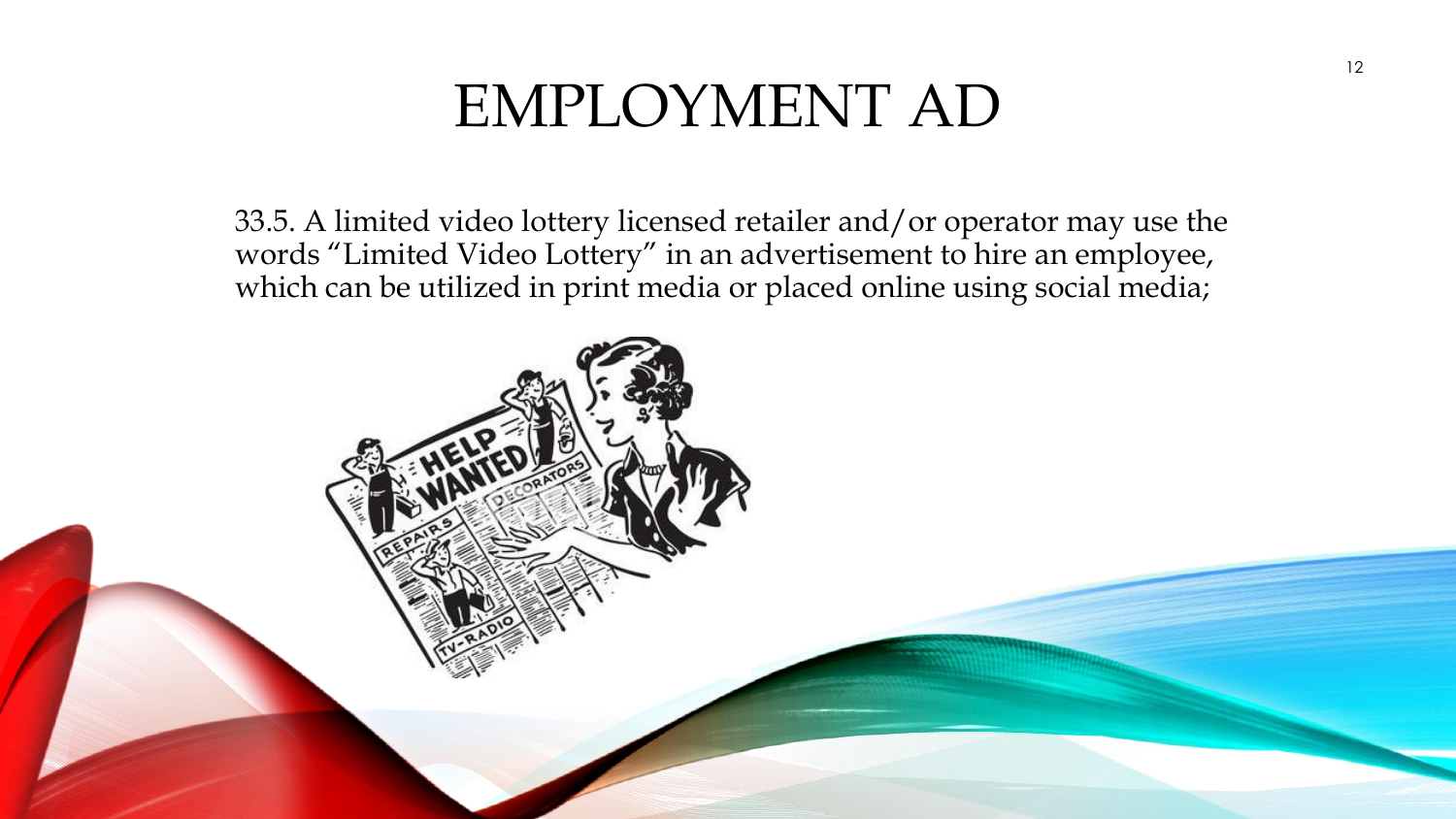### PROHIBITED NAMES

33.6. A limited video lottery licensed retailer and/or operator shall not use words commonly associated with gambling either in its corporate name or in its doing-business-as ("DBA") name;

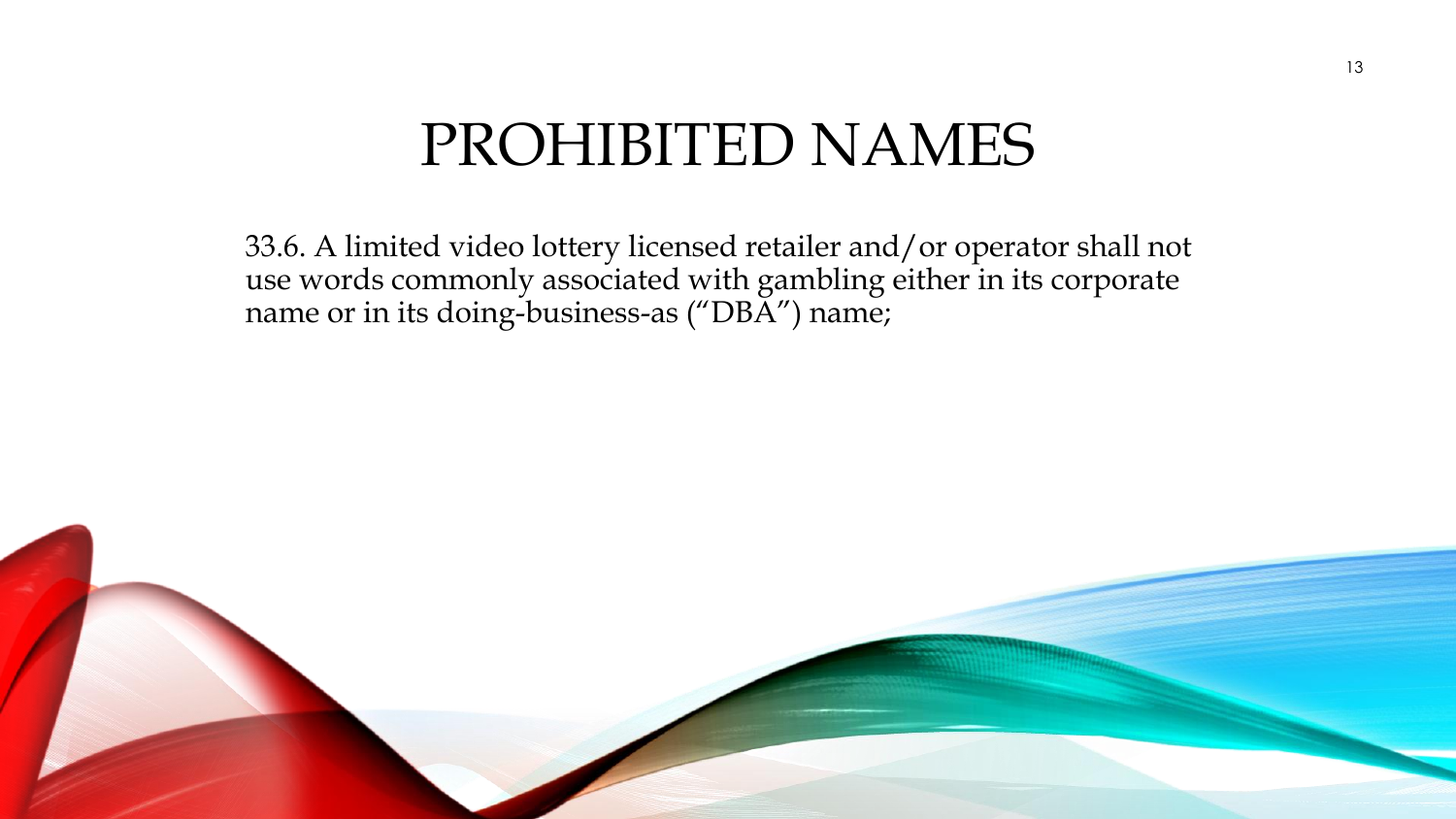### GAMBLING SYMBOLS IN SIGNAGE PROHIBITED

33.7. A limited video lottery licensed retailer and/or operator shall not use gambling symbols including but not limited to playing cards, roulette wheels, slot machines or dice on any sign or in any directions or advertising visible from outside the licensed retailer's establishment; and